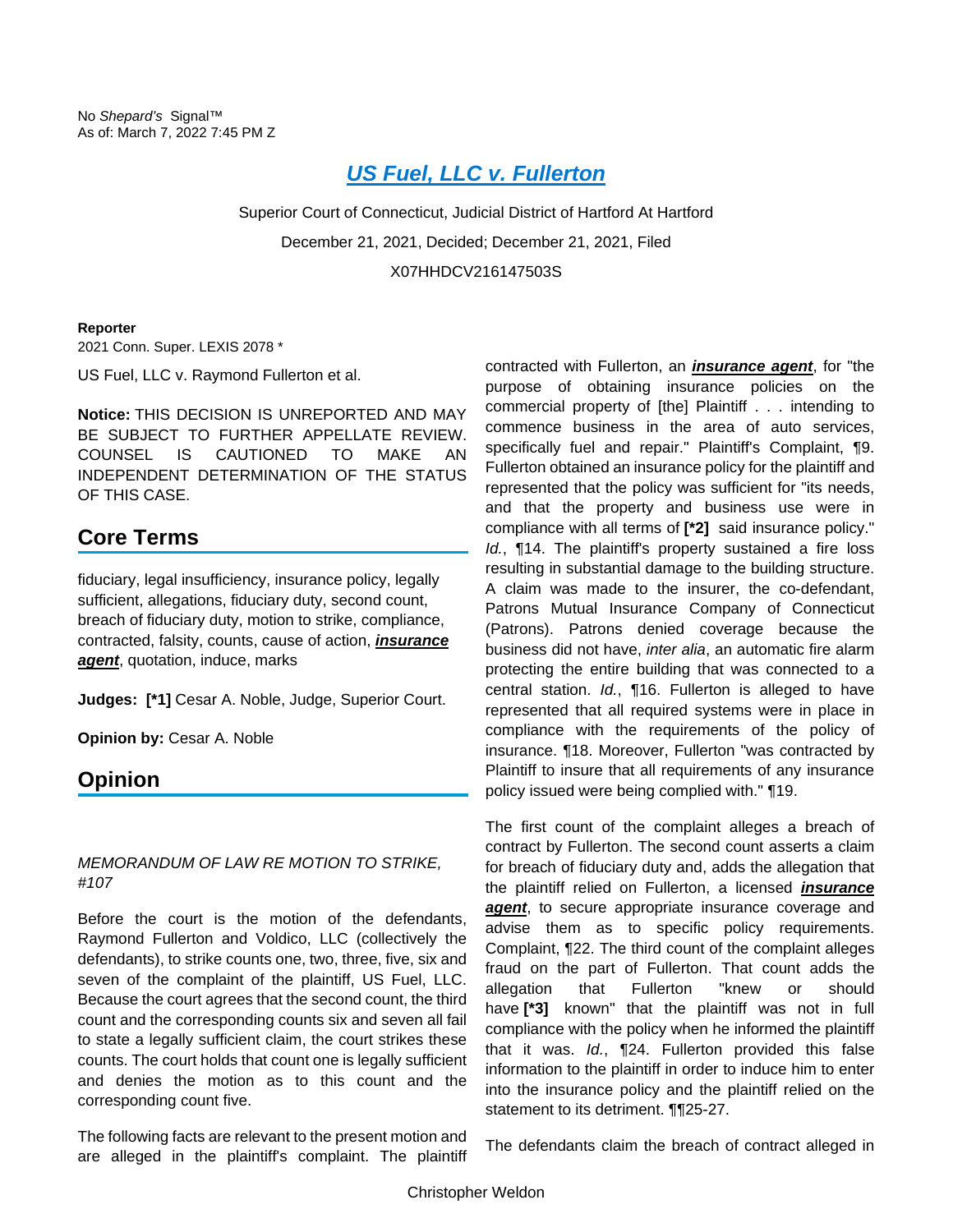the first count is legally insufficient because the plaintiff fails to allege defendants breached a specific result in the contract. They claim that second count is legally insufficient, because the plaintiffs failed to allege a specific relationship between the defendants and the plaintiff that might create a fiduciary obligation. Moreover, the plaintiff has failed to allege any disloyalty or dishonesty on the part of the defendants, such that a breach of any such duty might be found. Lastly, the defendants argue that the third count is legally insufficient because the constructive knowledge upon which it is partially based is insufficient to assert a claim for fraud.

"The purpose of a motion to strike is to contest . . . the legal sufficiency of the allegations of any complaint . . . to state a claim upon which relief can be **[\*4]** granted." (Internal quotation marks omitted.) *[Fort Trumbull](https://advance.lexis.com/api/document?collection=cases&id=urn:contentItem:482G-8G80-0039-4496-00000-00&context=1000516)  [Conservancy, LLC v. Alves, 262 Conn. 480, 498, 815](https://advance.lexis.com/api/document?collection=cases&id=urn:contentItem:482G-8G80-0039-4496-00000-00&context=1000516)  [A.2d 1188 \(2003\)](https://advance.lexis.com/api/document?collection=cases&id=urn:contentItem:482G-8G80-0039-4496-00000-00&context=1000516)*. In ruling on a motion to strike, the court must accept as true the facts alleged in the pleading and construe them in the manner most favorable to sustaining their legal sufficiency. See *[HSBC Bank USA, National](https://advance.lexis.com/api/document?collection=cases&id=urn:contentItem:5XY7-YP61-JGPY-X0DX-00000-00&context=1000516)  [Assn. v. Nathan, 195 Conn.App. 179, 193, 224 A.3d 1173](https://advance.lexis.com/api/document?collection=cases&id=urn:contentItem:5XY7-YP61-JGPY-X0DX-00000-00&context=1000516)  [\(2020\)](https://advance.lexis.com/api/document?collection=cases&id=urn:contentItem:5XY7-YP61-JGPY-X0DX-00000-00&context=1000516)*. "Although the court is required to read the pleadings broadly and in the light most favorable to sustaining the legal sufficiency of the claim, it cannot read additional allegations into the pleading . . ." *[Pike v.](https://advance.lexis.com/api/document?collection=cases&id=urn:contentItem:7WCG-J2Y0-Y9NK-S0GX-00000-00&context=1000516)  [Bugbee, 115 Conn.App. 820, 827 n.5, 974 A.2d 743](https://advance.lexis.com/api/document?collection=cases&id=urn:contentItem:7WCG-J2Y0-Y9NK-S0GX-00000-00&context=1000516)*, cert. granted on other grounds, *293 Conn. 923, 980 A.2d 912 (2009)*.

The court denies the motion to strike as to the first count of the complaint because the court finds that the plaintiff has sufficiently pled that a contract existed with Fullerton, an *insurances agent*, for a specific result and that the defendants breached the contract by not achieving that result. "Connecticut recognizes a cause of action against an *insurance agent* for failure to obtain insurance under a theory of either professional malpractice or breach of contract. When bringing a claim against an *insurance agent* for failure to obtain insurance under a breach of contract theory, a plaintiff must allege that he contracted with the *insurance agent* to obtain a particular result. If the allegations [of a complaint] **[\*5]** are couched in terms of the defendant having committed professional negligence in the procuring of the insurance policy, instead of allegations that the defendant promised the plaintiff a specific result in obtaining the insurance, the claim for breach of contract should be stricken." (Citations omitted, internal quotation marks omitted.) *[O&G](https://advance.lexis.com/api/document?collection=cases&id=urn:contentItem:590W-4B81-F04C-8005-00000-00&context=1000516)* 

*[Industries, Inc. v. Litchfield Ins. Grp., Inc., Superior Court,](https://advance.lexis.com/api/document?collection=cases&id=urn:contentItem:590W-4B81-F04C-8005-00000-00&context=1000516)  [judicial district of Litchfield, Docket No. 126006448S,](https://advance.lexis.com/api/document?collection=cases&id=urn:contentItem:590W-4B81-F04C-8005-00000-00&context=1000516)  [2013 Conn. Super. LEXIS 1492, 2013 WL 3871341, at \\*8](https://advance.lexis.com/api/document?collection=cases&id=urn:contentItem:590W-4B81-F04C-8005-00000-00&context=1000516)* (July 1, 2013, Pickard, J.) In the present case, read in the light most favorable to finding the allegations legally sufficient, the plaintiff alleged that the defendant was contracted by the plaintiff to ensure that all requirements of any insurance policy that was obtained were being complied with. Complaint,  $\P$ [1](#page-1-0)9.<sup>1</sup> This is an allegation that the plaintiff contracted with the defendants to obtain a specific result. Accordingly, the motion is denied as to this count.

The second count, which asserts a breach of fiduciary duty, is legally insufficient because it fails to allege a special relationship and fails to allege disloyal or dishonest conduct. "A fiduciary or confidential relationship is characterized by a unique degree of trust and confidence between the parties, one of whom has superior knowledge, skill or expertise and is under a duty to represent **[\*6]** the interests of the other . . . The superior position of the fiduciary or dominant party affords him great opportunity for abuse of the confidence reposed in him . . . Fiduciaries appear in a variety of forms, including agents, partners, lawyers, directors, trustees, executors, receivers, bailees and guardians." *[Essex Ins. Co. v. William Kramer & Assocs., LLC, 331](https://advance.lexis.com/api/document?collection=cases&id=urn:contentItem:5VX1-C331-JGHR-M04Y-00000-00&context=1000516)  [Conn. 493, 506-07, 205 A.3d 534, 542 \(2019\)](https://advance.lexis.com/api/document?collection=cases&id=urn:contentItem:5VX1-C331-JGHR-M04Y-00000-00&context=1000516)*. "The mere fact that one business person trusts another and relies on the person to perform his obligations does not rise to the level of a confidential relationship for purposes of establishing a fiduciary duty. Not all business relationships implicate the duty of a fiduciary. A mere contractual relationship does not create a fiduciary or confidential relationship. Ostensibly, any time one party hires another to perform a service on their behalf, trust and confidence are placed in the latter party. The unique element that inheres a fiduciary duty to one party is an elevated risk that the other party could be taken advantage of—and usually unilaterally. That is, the imposition of a fiduciary duty counterbalances opportunities for self-dealing that may arise from one party's easy access to, or heightened influence regarding, another party's moneys, property, or other valuable **[\*7]** resources." (Citations omitted, internal quotation marks omitted.) *[Id., 508-09](https://advance.lexis.com/api/document?collection=cases&id=urn:contentItem:5VX1-C331-JGHR-M04Y-00000-00&context=1000516)*.

In the present case the plaintiff has pled only that he contracted with Fullerton to obtain insurance, Complaint, ¶9, relied on Fullerton to secure the appropriate

form of *insurance agent* malpractice as to Fullerton in the fourth count and vicariously as to Voldico in the eighth count.

<span id="page-1-0"></span><sup>&</sup>lt;sup>1</sup> The plaintiff asserts a claim for professional negligence in the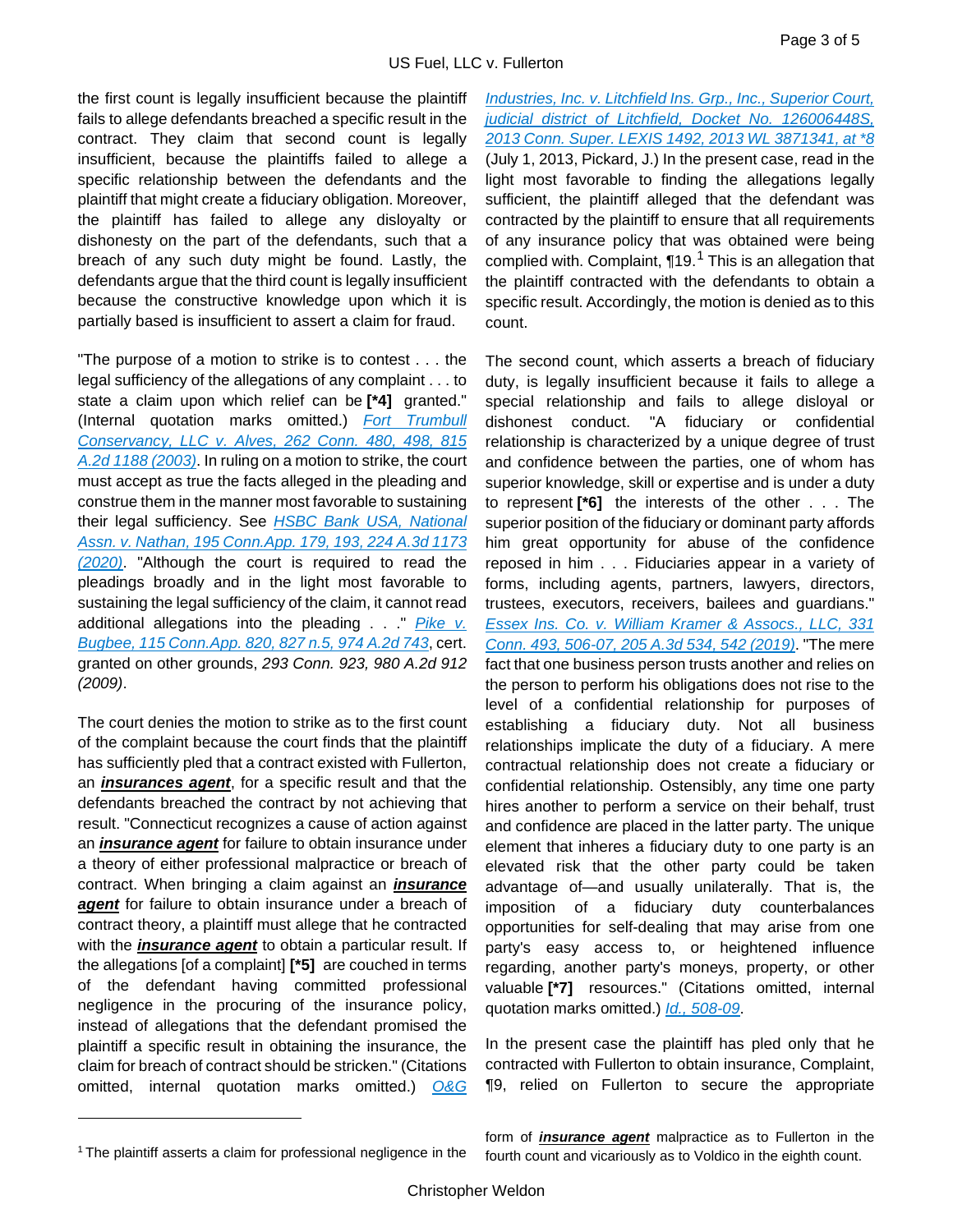insurance coverage and to advise as to specific policy requirements, *Id.*, ¶22. These allegations are insufficient to establish a fiduciary relationship that requires the fiduciary to be granted unusual trust and confidence and to possess a discretionary authority to manage another's finances or affairs. Due to this failure to plead sufficient elements of a special relationship, the second count is legally insufficient and is therefore stricken

Because it is probable that the plaintiff will replead its second count; see *Prac. Book §10-44*; the court addresses the defendants' additional argument that the plaintiff has failed to prove conduct legally sufficient to establish a breach of a fiduciary duty, even if one were to be held to exist. A claim of breach of fiduciary duty requires proof of four elements: 1. That a fiduciary relationship existed which gave rise to a duty of loyalty and obligation to act in the best interests of the plaintiff, and an obligation to act in good **[\*8]** faith in any matter relating to the plaintiff; 2. that the defendant advanced his or her own interests to the detriment of the plaintiff; 3. that the plaintiff sustained damages; and 4. that the damages were proximately caused by the fiduciary's breach of his or her fiduciary duty. *[Chioffi v. Martin, 181 Conn.App.](https://advance.lexis.com/api/document?collection=cases&id=urn:contentItem:5S46-TKX1-JFSV-G3X9-00000-00&context=1000516)  [111, 138, 186 A.3d 15 \(2018\)](https://advance.lexis.com/api/document?collection=cases&id=urn:contentItem:5S46-TKX1-JFSV-G3X9-00000-00&context=1000516)*. Mere negligence alone is insufficient to breach a fiduciary duty. Under the law of negligence, the person to whom a duty is owed may be identified by public policy, contract, statute or knowledge that harm may result to the other. *[Cenatiempo v. Bank of](https://advance.lexis.com/api/document?collection=cases&id=urn:contentItem:5XKV-6H41-JWBS-61PM-00000-00&context=1000516)  [Am., N.A., 333 Conn. 769, 806, 219 A.3d 767 \(2019\)](https://advance.lexis.com/api/document?collection=cases&id=urn:contentItem:5XKV-6H41-JWBS-61PM-00000-00&context=1000516)*. In a general sense, the duty imposed requires an actor to use the appropriate standard of due care, that is, "the care that an ordinarily prudent person would have exercised under the same or similar circumstances"; *[Heisinger v. Cleary, 323 Conn. 765, 778, 150 A.3d 1136](https://advance.lexis.com/api/document?collection=cases&id=urn:contentItem:5MD1-9HS1-F04C-503H-00000-00&context=1000516)  [\(2016\)](https://advance.lexis.com/api/document?collection=cases&id=urn:contentItem:5MD1-9HS1-F04C-503H-00000-00&context=1000516)*; so as to prevent harm to another. As noted above, a fiduciary relationship, and its attendant duty, arises from a more particularized relationship than those that are the subject of the law of negligence. Our Supreme Court has instructed that "[p]rofessional negligence alone . . . does not give rise automatically to a claim for breach of fiduciary duty . . . Professional negligence implicates a duty of care, while breach of fiduciary implicates a duty of loyalty **[\*9]** and honesty. "(Citations omitted, internal quotation marks omitted.) *[Beverly Hills Concepts, Inc. v.](https://advance.lexis.com/api/document?collection=cases&id=urn:contentItem:3TKD-TV50-0039-425B-00000-00&context=1000516)  [Schatz & Schatz, Ribicoff & Kotkin, 247 Conn. 48, 56-57,](https://advance.lexis.com/api/document?collection=cases&id=urn:contentItem:3TKD-TV50-0039-425B-00000-00&context=1000516)  [717 A.2d 724, 730 \(1998\)](https://advance.lexis.com/api/document?collection=cases&id=urn:contentItem:3TKD-TV50-0039-425B-00000-00&context=1000516)*. Thus, a legally sufficient cause of action for breach of fiduciary duty requires factual allegations of disloyalty, dishonesty or self-serving conduct to the detriment of the plaintiff. *[Straw Pond](https://advance.lexis.com/api/document?collection=cases&id=urn:contentItem:5KG6-P3C1-F04C-50DM-00000-00&context=1000516)  [Associates, LLC v. Fitzpatrick, Mariano & Santos, P.C.,](https://advance.lexis.com/api/document?collection=cases&id=urn:contentItem:5KG6-P3C1-F04C-50DM-00000-00&context=1000516)  [167 Conn.App. 691, 726, 728, 145 A.3d 292](https://advance.lexis.com/api/document?collection=cases&id=urn:contentItem:5KG6-P3C1-F04C-50DM-00000-00&context=1000516)*, cert. denied, *323 Conn. 930, 150 A.3d 231 (2016)*. This is so

because a cause of action for a breach of a fiduciary duty exists to address not the failure to exercise due care the office of the tort of negligence—but to counterbalance the fiduciary's "opportunities for self-dealing that may arise from one party's easy access to, or heightened influence regarding, another party's moneys, property or other valuable resources." *[Essex Ins. Co. v. William](https://advance.lexis.com/api/document?collection=cases&id=urn:contentItem:5VX1-C331-JGHR-M04Y-00000-00&context=1000516)  [Kramer & Assocs., LLC, supra, 331 Conn. at 509](https://advance.lexis.com/api/document?collection=cases&id=urn:contentItem:5VX1-C331-JGHR-M04Y-00000-00&context=1000516)*.

In the present case the plaintiff alleges no more than Fullerton failed to ensure that the plaintiff knew of the need to comply with the requirements for coverage contained in the policy. Complaint, ¶23. This conduct arises to the level legally sufficient to establish negligence or breach of contract but not a breach of fiduciary duty. On this additional basis, the motion to strike the second count is granted.

The third count purports to set out a cause of action for fraud. In this count, the plaintiff alleges that Fullerton knew or *should have [\*10] known* of the falsity of his representation to the plaintiff that it was in full compliance with all requirements of the issued insurance policy; Complaint, ¶24; and that he provided this false information in order to induce the plaintiff to enter into the policy of insurance, which it did, to its financial loss. *Id.*, ¶¶25-7. The defendants argue that the inclusion of language indicating constructive knowledge, that is that the defendants should have known of the falsity of the representation related to policy compliance, renders the allegation legally insufficient. This is so, in the defendants' view, because fraud requires actual knowledge of the falsity of a representation. In its objection, the plaintiff argues that it has clearly alleged that Fullerton knew that he was making false statements regarding insurance requirements and that this is a legally sufficient claim.

"The essential elements of an action in common law fraud . . . are that: (1) a false representation was made as a statement of fact; (2) it was untrue and known to be untrue by the party making it; (3) it was made to induce the other party to act upon it; and (4) the other party did so act upon that false representation **[\*11]** to his injury. In contrast to a negligent representation, a fraudulent representation is one that is knowingly untrue, or made without belief in its truth, or recklessly made and for the purpose of inducing action upon it." (Citation omitted, internal quotation marks omitted.) *[Kenneson v. Eggert,](https://advance.lexis.com/api/document?collection=cases&id=urn:contentItem:5PGD-Y5G1-F04C-5039-00000-00&context=1000516)  [176 Conn.App. 296, 303-04, 170 A.3d 14 \(2017\)](https://advance.lexis.com/api/document?collection=cases&id=urn:contentItem:5PGD-Y5G1-F04C-5039-00000-00&context=1000516)*. The declarant's lack of actual knowledge of the falsity of a representation does not defeat a claim for fraud. "In matters susceptible of actual knowledge, if the party who